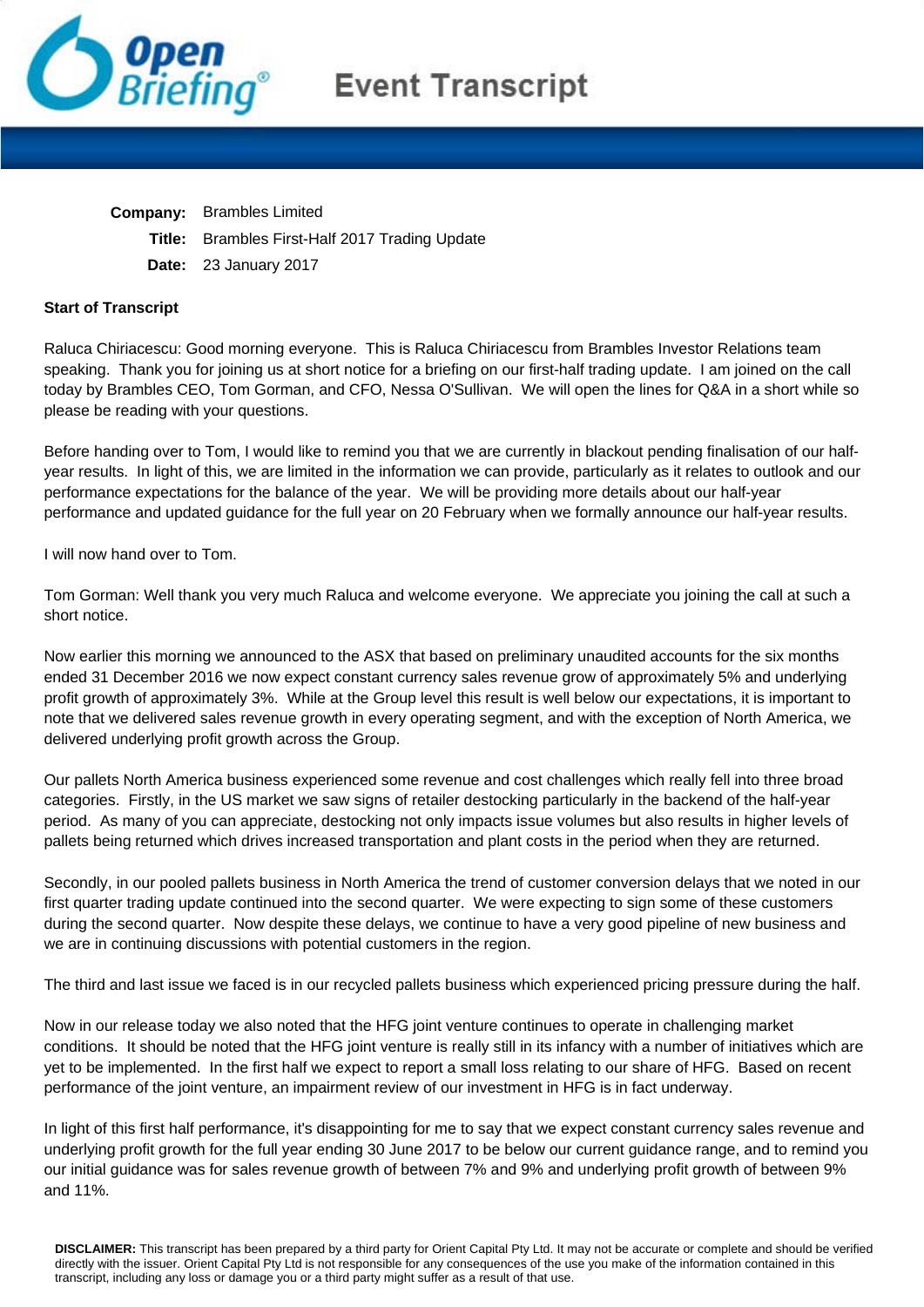

Now while I appreciate it is frustrating that we have not provided you with updated full-year guidance at this time, we feel it prudent to wait for the final audit review of our half-year results and also to get a full read of our January trading before providing updated outlook for the rest of financial year 2017.

Now in closing, I would like to add that the fundamentals of our business remain strong and I would also like to reiterate that we have delivered sales revenue growth in every operating segment, and with the exception of our pallets North America business, we delivered underlying profit growth across the Group.

I can assure you that the Brambles team remains committed and dedicated to driving improvement actions in the second half of this financial year.

I would like to thank you all again for joining us at such short notice this morning. Before I open for Q&A I would like to remind you that we do remain in a blackout pending the finalisation of our half-year results, and I am limited in the information that I can provide, particularly as it relates to outlook and our performance expectations for the balance of the year.

I would now like to open for Q&A. Thank you.

Operator: Thank you Mr Gorman. Ladies and gentlemen if you do wish to ask a question please press star one on your telephone and wait for your name to be announced. If you do wish to cancel your request you may press the pound or hash key.

Our first question comes from the line of Simon Mitchell from UBS. Please ask your question.

Simon Mitchell: (UBS, Analyst) Good morning. Tom, just focusing on the revenue issue, so based on the 5% revenue growth you've given us today for the first half, it looks like the December quarter was only up about 3% versus the September quarter up about 7%. I know you've said every division still grew, but can you give us any more granularity on the regional makeup of that growth?

Tom Gorman: Yes, Simon, thanks again for the question and thanks for joining us. The answer is that we will give quite a bit more granularity when we come to February. It's a little bit awkward for us at the moment because we are in a blackout, but come February we'll be able to walk you through, as we typically do, each of the operating segments and their performance in the half.

As we said, we did get growth in every operating segment. The issues that we have identified specifically in North America, which we did identify in our first quarter update, it has been just a delay in converting in the US. We do not believe that we have lost any business to any competitors, so the business is out there for us to win, but the dynamics of the market are such at the moment that it's taking a little bit longer for our customers to come to a decision point. So it has been more of a deferral if you will - those are the words we've tried to use here - as opposed to any loss in business.

But again, Simon, we'll walk you through that in great detail as we typically do in the earnings release on 20 Feb.

Simon Mitchell: (UBS, Analyst) Okay, and what do you put that deferral down to? I mean it just seems at odds with what we see as a reasonably positive backdrop to sentiment in the US at the moment.

Tom Gorman: Yes, it's interesting when you really dive into the sentiment in the US so let me - you've asked two questions. In terms of what have we seen in the US, this is actually something that we do. We see a number of our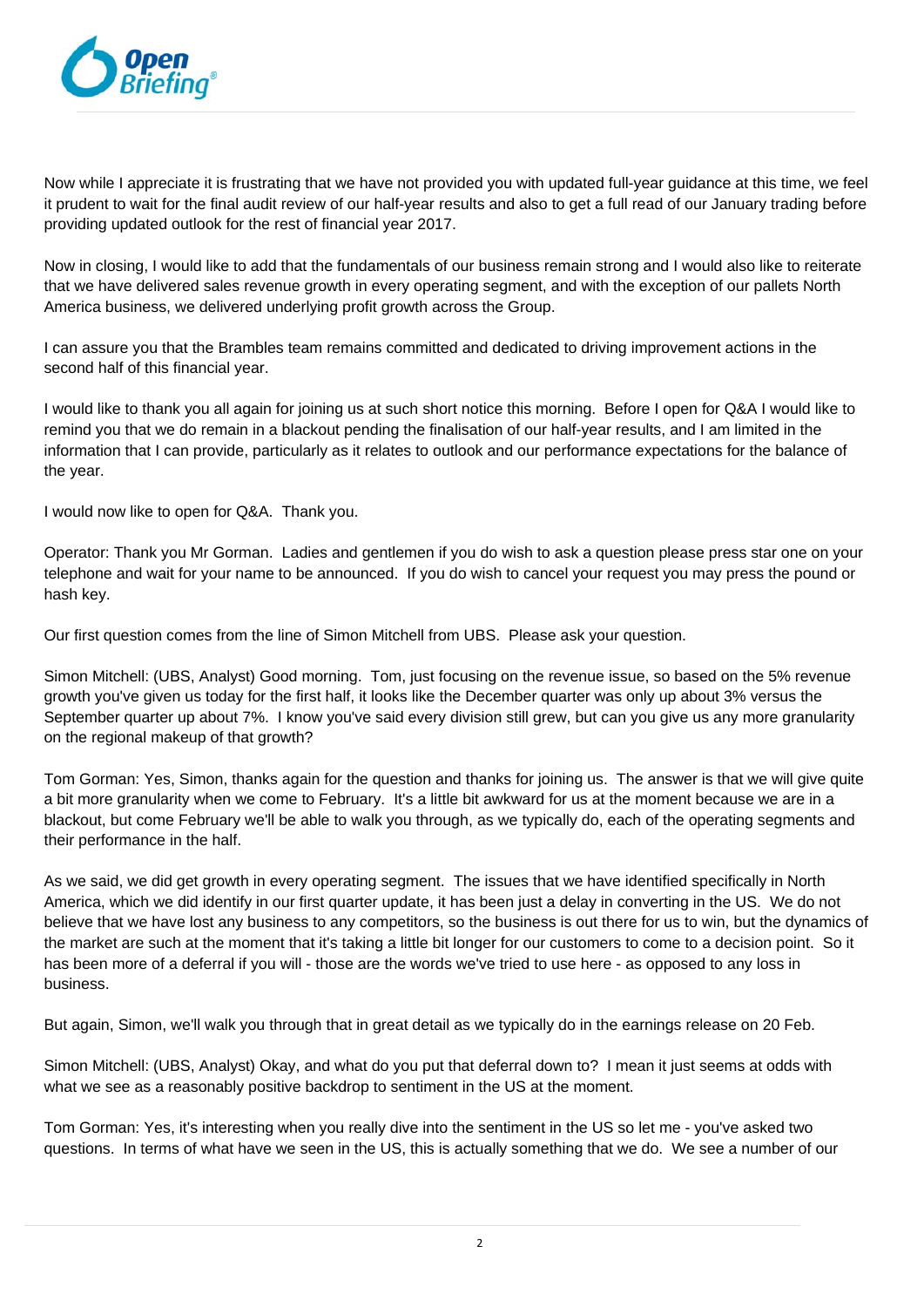

FMCG or CPG customers in the US now working with third parties, really working with procurement agencies, in the same way that we do when we go out and work with our suppliers, and that is taking a bit more time to reach a decision.

The team has really seen that there's a lot more analytical work being done by our potential customers before coming to a decision, and in all cases there's still a choice. There's a choice in the pooling area and obviously there's a choice to stay with white wood. So I think the dynamic from that end has changed a bit in the more recent past and we're dealing with that.

As I said, the pipeline itself is still robust for us but it has been frustrating here and as well for the team on the ground. We just haven't been able to get our customers over the line yet, but we'll continue to push hard on that. We'll give you more granularity when we come to February.

I would also add that in terms of the comments around GDP growth in the US, I actually think you're correct, but again you have to remember what drives our business and our customer set in terms of our own growth. So if you look at the GDP numbers in the US through '16 they were strong. A lot of that was powered by the automotive industry. Automotive had a record or near record year in the US, but if you look at non-durables the things that we really move for our customers, we're actually seeing those data beginning to decline in terms of overall demand.

We'll have the benefit of understanding January trading when we come out in February so we'll give you a little bit more insight to that at the appropriate time.

Simon, I think you would definitely remember this from previous conversations, but we showed you last year a chart where we were looking at retail inventories growing. We talked about that a fair bit and I mentioned at the time you could have three different things could come of that; (1) is indications of a high consumption pattern (2) is indication that retailers just want to have higher service levels so we're going to hold the higher level stock and (3) is that look it was an anticipation of demand that just hasn't come.

I don't want to say which one of those it is yet. We still want to analyse our own trading and then look at January, but on the face of it when we see destocking, what that really means is that forward expectations for demand are declining. So some of that build in inventory is now coming down and that's what we've experienced really at the backend of December.

Simon Mitchell: (UBS, Analyst) Just lastly, Tom, given you were investing heavily during the 2016 year in the pallets or particularly in the US I think you increased the pool by about 9% in the expectation of a restocking trend which now seems to have turned into destocking, are there measures afoot to reconsider CapEx for this year?

Tom Gorman: Look absolutely. I think I - and again Simon you would know this because you've been around for a while - I would just remind everybody that in the United States, in fact across all of our pallet businesses, we are no longer contractually committed to deliver new pallets to anyone so the business has flexibility. So when we look at the ebb and flow of demand we can react to that.

Now, Simon, clearly we don't react to it in the minute or even in the month and we're in a position here where, as I indicated, the funnel, the demand funnel, is still pretty robust. So we're trying to strike this balance to make sure we're positioned well should we win that business and then need the pallets at the backend of the financial year versus carrying too much inventory.

But there are some effects that occur in the period which I've tried to allude to, and again you'd be familiar with these. When the pallets come back we repair them, so you get the repair cost in the first half, but the revenue associated with those pallets going out doesn't come to one of the future periods. So some of it is in fact timing and some of it is real cost that will not be recovered in the future.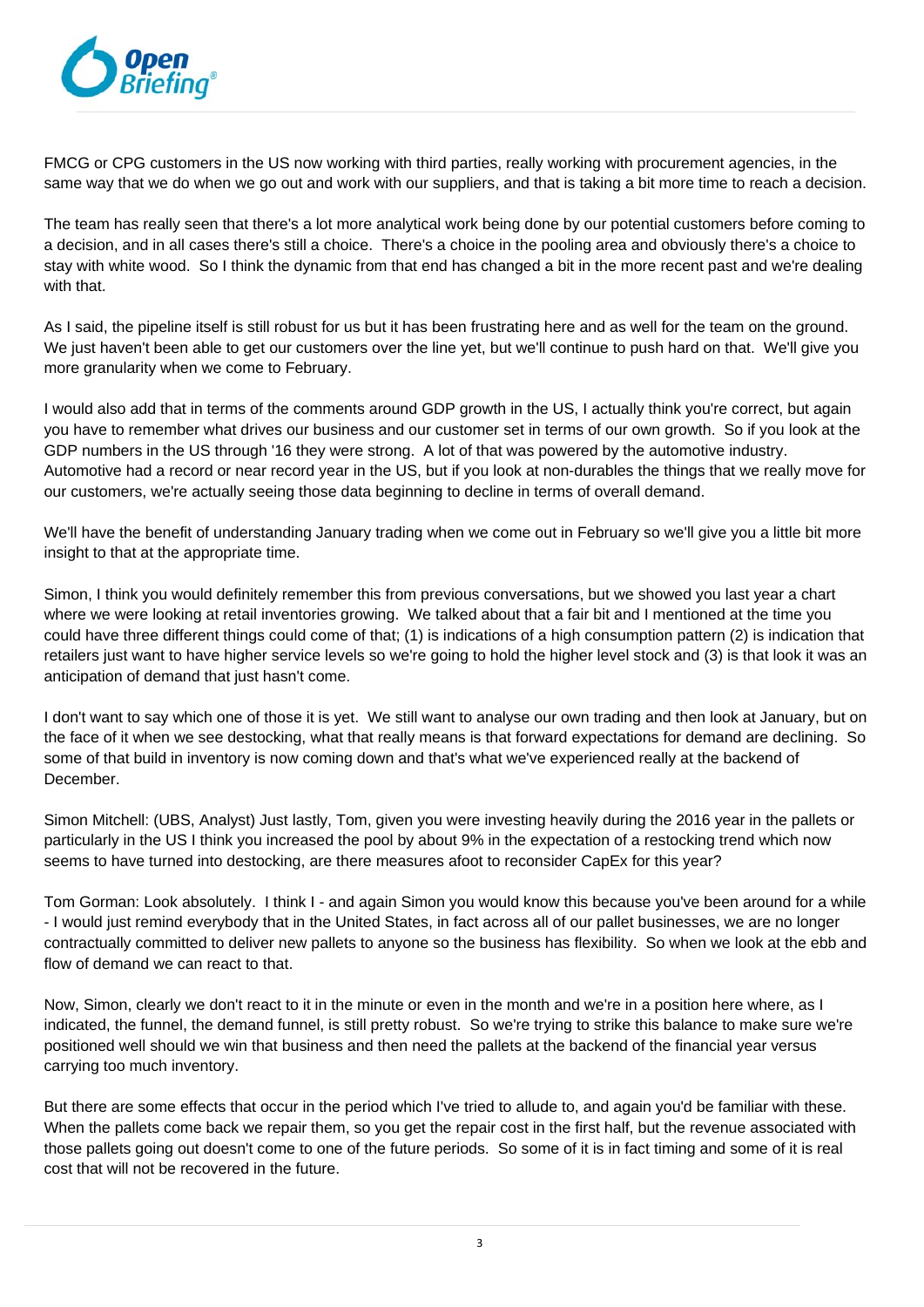

We really want to complete our analysis there. Simon, and then we'll be in a position to give you a really good insight of what our expectations are.

Simon Mitchell: (UBS, Analyst) Okay, thank you.

Tom Gorman: Thank you, Simon.

Operator: Your next question comes from the line of Anthony Moulder from Citigroup. Please ask your question.

Anthony Moulder: (Citigroup, Analyst) Good morning all. Just a question for Tom on destocking. I guess the question is has that rate of destocking occurred particularly quickly given that obviously you were reaffirming guidance given back at the AGM on 16 November?

Tom Gorman: Yes, well it has, Anthony, to be blunt. Yes, it has and particularly a very weak backend of the half as we said publicly in the statement and even more specifically in December. I would say that the guidance that we provided in November you should just be aware that that was really trading through October. So at the time when we gave that guidance we had four months in hand and we still were confident in our ability to deliver the full year, so some of these adjustment that we're now citing really were driven by the backend of the half as we've said.

The other thing - look I would remind you we have now been giving guidance since financial year '11 and I think the market has gotten very comfortable with us delivering against that guidance, and in some ways you might think it's an easy thing for us to do. I would remind you that the range in the guidance that we give is quite tight. I mean it's less than 2% of our profits - the \$1.055 billion to \$1.075 billion - and we came into the year with quite a bit of momentum and we felt that we could really deliver that level not just of top line growth but of underlying leverage, underlying profit leverage.

What we're doing today as we have always done we have been as candid and direct with the market as we can be and recognising that some of the costs that occurred in the period are just not going to be recovered in the full year. This issue on delay of our customer conversions that has been a challenge for us. We identified that early and we really want to see how much we can drive that through the trading in January.

Anthony Moulder: (Citigroup, Analyst) Just into January then, is it fair to assume that some of destocking is continued through second half?

Tom Gorman: Yes. Look in terms of January it's still very, very early for us. I don't want to get too much into the details here, but January for us is a five week month. We operate our quarters on a basis of five, four, four, so it's a very long month for us in that effect.

Also the timing of the holidays this year is quite different than the timing of the holidays last year, so we don't yet - we really just have two weeks of trading in hand. I think it would be premature for us to draw any conclusions, Anthony, at this point in time, but I assure you that when we come in February, we will follow the standard practices of telling you everything and giving you our insights into what the market is actually doing. But having the benefit of January trading is very important to us, given what we saw at the backend of December.

Anthony Moulder: (Citigroup, Analyst) Understood, thank you.

Tom Gorman: Thank you.

Operator: Your next question comes from the line of Paul Butler from Credit Suisse. Please ask your question.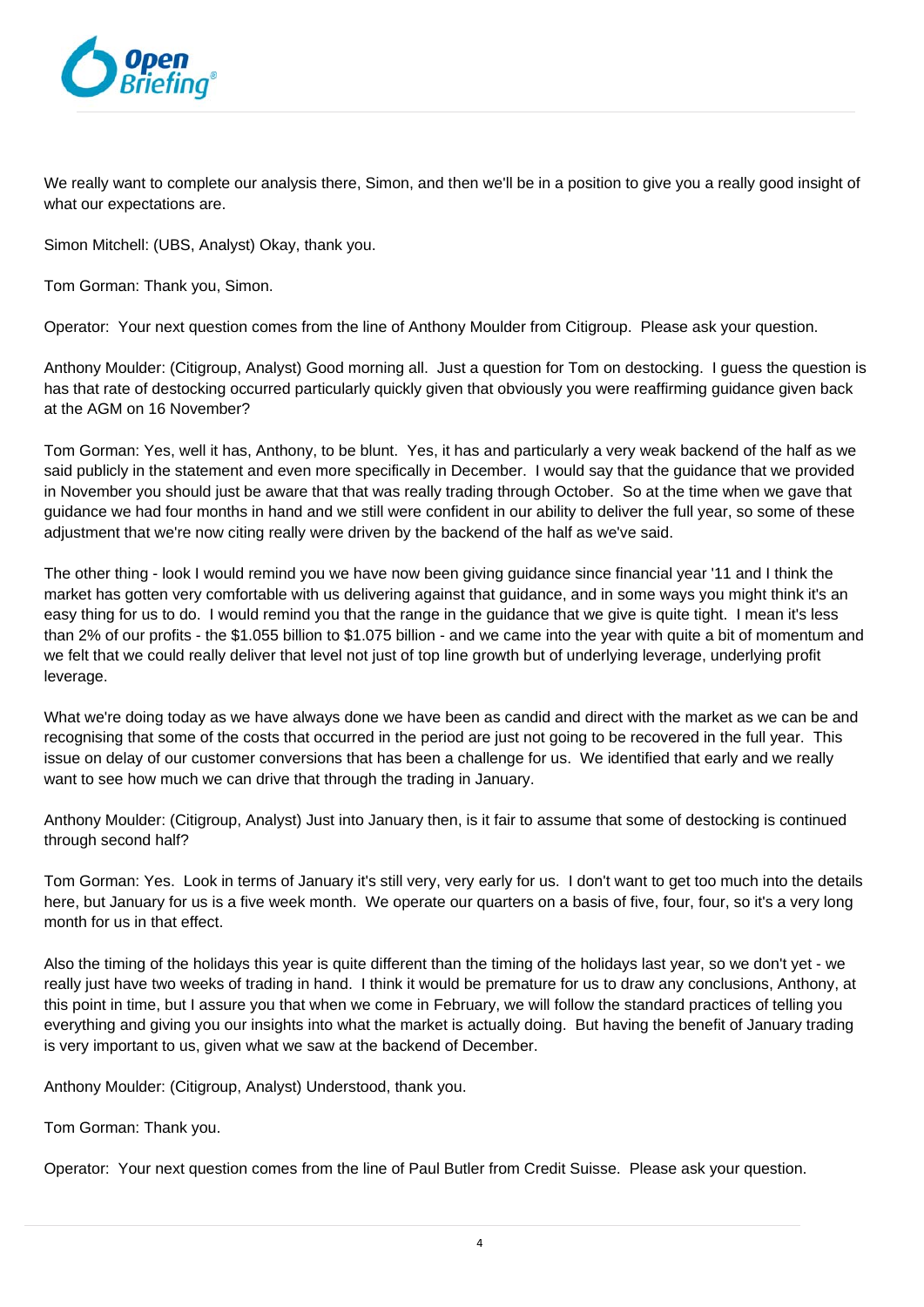

Paul Butler: (Credit Suisse, Analyst) Hi guys. Hey just a question on the destocking. I mean from your conversations with customers do you have a view at all as to if this has just been a one-off in the last couple of months or we expect this to continue to play out over some period of time? Also based on that, given this is a significant change, are there any particular decisions that you're looking at making with the business to - changes to try and address some of these issues?

Tom Gorman: Yes. Well both are very good questions. So look first of all I think that we have both anecdotal information, so customer conversations, and as you would know, our directors are also - a number of our directors are actively involved in the CPG or FMCG space, particularly George Zoghbi who sits on our Board from Kraft Heinz. So we have good anecdotal and good market based information.

What we don't have yet completely are the results from our customers in the US for calendar fourth quarter, so we do need to go through those data. We should get that through the month of January, and I must say that not all of our customers produce a level of regional granularity that's going to answer every one of these questions, but again we will dig as we always do through that and through customer conversations through the month of Jan.

The thing that we do have, however, is we do have the published data from the market in the United States. Now that only runs through the third quarter at the moment, and that's where I was referring to what's going on with non-durables versus durables in the US. Those data should be published for us in the coming several weeks so by the time we come out on 20 Feb I think we'll have both customer insights to share, as well as the reported market data, which would give you some insight into what's happening in the US demand.

Paul Butler: (Credit Suisse, Analyst) Okay, and what can you do about the cost issue if it's partly being driven by the destocking and you're getting back more pallets than you need? Can you defer some of the repair? I mean if you're not needing to sell the pallets -

Tom Gorman: Let me be very, very, very clear on this. Everything that we do is driven by the customer so every single thing that we do in the United States is driven by the customer. So the fact that our costs are up we would never shortchange the customer as it relates to quality or the efficacy of our repairs. So nothing is being done in the US to put at risk any of our quality delivery to our customers. In fact, I'm enormously proud of our team for that very fact. This is not about short-changing the customer to deliver a near term financial outlook. We have never done that under my tenure and we will not do it as long as I'm sitting here. So look we're taking it on the chin for that issue.

What we can do is what was alluded to earlier and that has less to do with the income statement and has more to do with the balance sheet, and that is really managing our capital expenditures over the period. So when destocking occurs our control ratio goes up. What that means is that we're getting back more than we're sending out as a percentage. So as that happens we then look at our forward plans, our S&OP plans, to decide what our appropriate level of capital expenditure should be.

Also as I alluded, Paul, for Simon, it is challenging at the moment because we still have a robust pipeline of potential customers, so what we don't want to be is in a position if we were to win that business to be short. So for a short period of time you carry a little bit of excess inventory and there are a number of ways that a destocking hits your income statement in terms of costs in the period.

Some of these, as I said, will reverse themselves in the future but some of them will not be recovered because they occurred in the period, and even if they don't repeat going forward, you're not going to get back the money spent in the second quarter of the first half.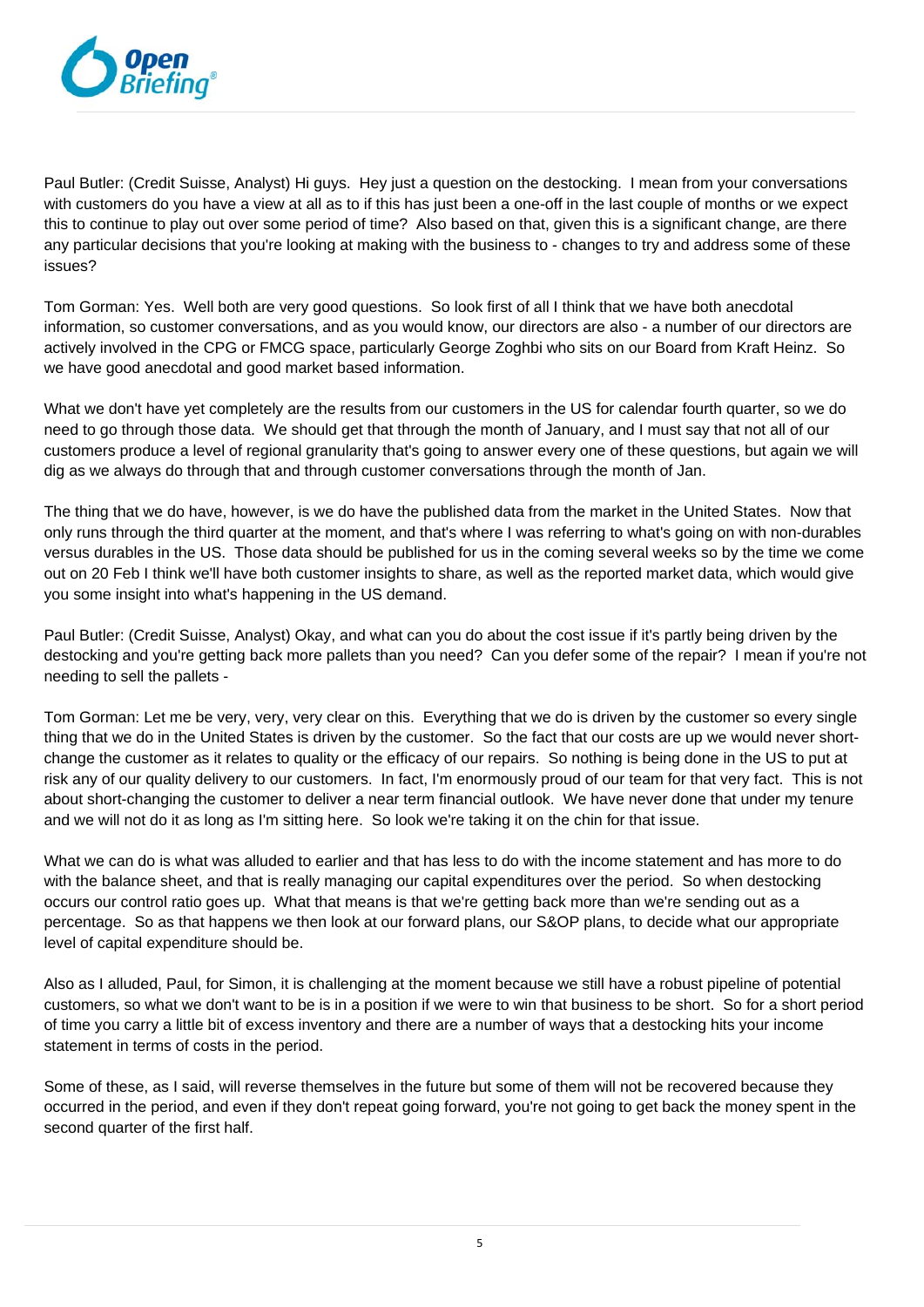

So we are focused very intently on our capital expenditures but we are doing nothing in terms of adjusting our quality delivery to our customers. What we commit to is what we're delivering.

Paul Butler: (Credit Suisse, Analyst) Okay. If I could just have one more. You've cited pricing pressure in the recycle business. I'm just wondering whether this is partly related to some of the deferred decisions you've seen of conversions to pool. I mean obviously if customers are looking at going from white wood to pooled and then the price of white wood is coming down they might reconsider that.

Tom Gorman: Yes, Paul I think that -

Paul Butler: (Credit Suisse, Analyst) Is that potentially an issue?

Tom Gorman: Paul, I think that is very insightful. I think that look the market does an arbitrage daily right. That's not how this works. When they make a decision they stick with that decision, and as you know when we were seeing white wood prices increase - and look within our business we were driving that on the recycle side - we've always said that in the long run that's actually good for pooling.

This period now where white wood prices are coming down, that is potentially one of the anecdotal reasons that some of the conversions from white to blue are just stepping back to see where the market is and really wants to go. It's interesting and we will share this data in February, but as you know, we also look at wood prices in the United States and keeping a close eye on that is important because over time that works itself into white wood pricing as well. So, we'll share all that data with you in February and try and get a better idea of how much of this white wood is really causing these delays and decisions.

Paul Butler: (Credit Suisse, Analyst) Just on the recycle, the pricing pressure you see there, do you have a view on whether it's weaker demand or too much supply coming in?

Tom Gorman: Look initially generally our experience what happens in the white wood space, it really is a commodity market. So, it's supply and demand driven. At the moment, I would say that you're probably in a position of excess demand, and that's driving price down.

Paul Butler: (Credit Suisse, Analyst) Sorry I didn't follow.

Tom Gorman: I apologise. Excess supply. I misspoke. I apologise. Excess supply was driving price down. Apologies.

Paul Butler: (Credit Suisse, Analyst) Thanks very much.

Tom Gorman: The second one was the actual comment.

Operator: Ladies and gentlemen, just a reminder that if you would like to ask a question it is star one on your telephone. Our next question comes from the line of Scott Ryall from CLSA. Please ask your question.

Scott Ryall: (CLSA, Analyst) Hi there. Thank you. Look, I was wondering, sorry it's a bit of an extension perhaps of two of the questions, but you guys get management accounts every month towards the middle of the month and there was no need to make this statement a month ago, can you just give me a sense of what's happened in December that's changed the outlook quite significantly from when the AGM which presumably had the October management account for that one.

Then secondly, and perhaps within that you can comment about the fact that historically Tom, you said that the guidance was given because on a rolling 12-month basis you had a reasonably high degree of predictability on the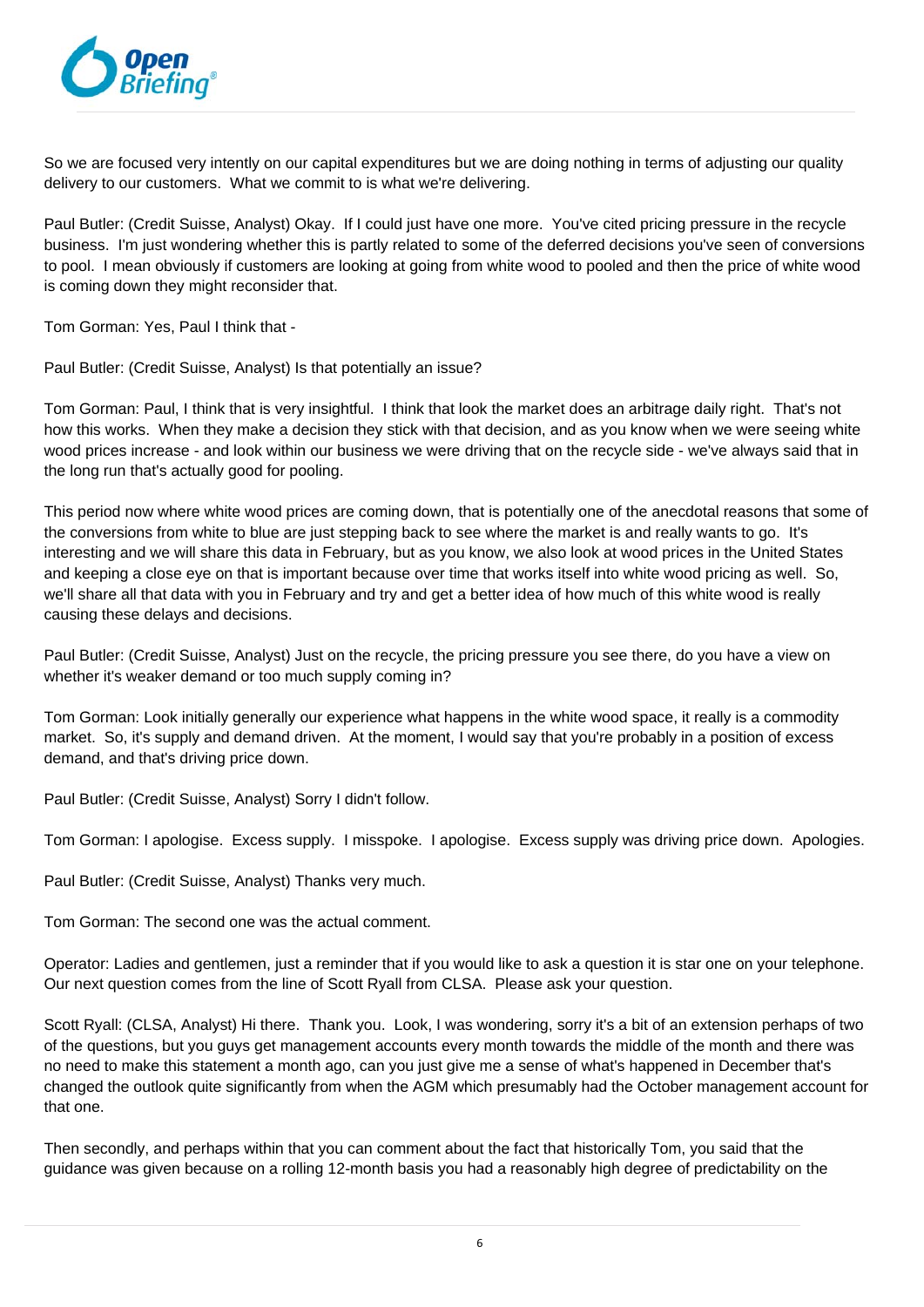

business, and obviously the first half result is quite some deviation from the guidance that you've given. If we start there and my other question is about HPG, so it's separate.

Tom Gorman: Look, to start with I think that we will give you a lot more visibility when we come out in February, so you'll see the building blocks of what's driving performance in the Americas and we will talk about this as we typically do. I think what I've said I'll repeat for you Scott, what I've said already, is that we did see a significant amount of this destocking come in the month of December.

So, I don't want to paint a picture other than what it was. So, we did see very very significant destocking in the month of December. You're right to point out that we have fairly good management systems here so we see an accurate sales revenue. I get the data here every week and I have to say that the back end of December demand fell, and fell significantly. This is, I don't want to give you a calendar review, but also where the holidays fell this year and how that impacts January also is quite different this year. So, the number of trading days in January versus January last year, and December versus December last year.

I think we will get the benefit of looking at December and January together and then we will have a better assessment and be able to communicate that of the trend that we really saw. So, look our business should be predictable. I agree with you and that's how we have been such a strong business and such a strong company in delivering guidance and sticking to that guidance. But, these are market events that we just did not anticipate. This was very unexpected for us to see this level of decline.

I have to say that I have been pointing this out to the market for some period of time, particularly when we saw the growth in retailer inventories. Well, that growth is now coming down and that has an impact on our pallet balances, and it has an impact, you know destocking does affect us in the short to medium term and then we adjust out CapEx going forward. So, you're seeing that here.

I think the integrity that Brambles has as a company is that as soon as we have reasonable confidence that our forwardlooking statements are inaccurate, we have an obligation as an ASX listed company to be completely open and give you and the market a sense that we are not going to get to the guidance range that we provided.

Again, I would just remind you that you must know this couldn't come at a worst possible time for me personally. I mean I have worked hard to provide market guidance every year since I've been here, and we've taken great pride in that. We would be doing, and you should assume we are doing everything that we can, as I've mentioned in our stated comments, and in our market at least, to drive our business aggressively in the second half. But we're simply not going to get there now, and it's our obligation, and it's also part of our ethos here to communicate that clearly to the market. So, that's what happened. Very weak December.

Scott Ryall: (CLSA, Analyst) Sorry, you made a comment there about you've been making a number of comments, I think it was about the potential impact of destocking and restocking and things like that. Can you be a bit more explicit about the comments you've been making regarding that? Is that just around the risk on what's happened if the US retailers destock. And just maybe answer that with respect to the fact that you're CapEx has been reasonably elevated as Simon pointed out in the US business in particular over the last 12 months.

Tom Gorman: I think you have to remember, and you've asked a couple of questions there. As it relates to CapEx you have to recognise that we had strong growth last year in the United States, and we were driving that CapEx to support that growth. We also came into the year assuming that we were going to have strong top line growth again. So, you have to position yourself for the demand that you anticipate. That's where we are. We were positioned both to support the growth that we achieved in the US, and to support the growth that we anticipated coming in FY17.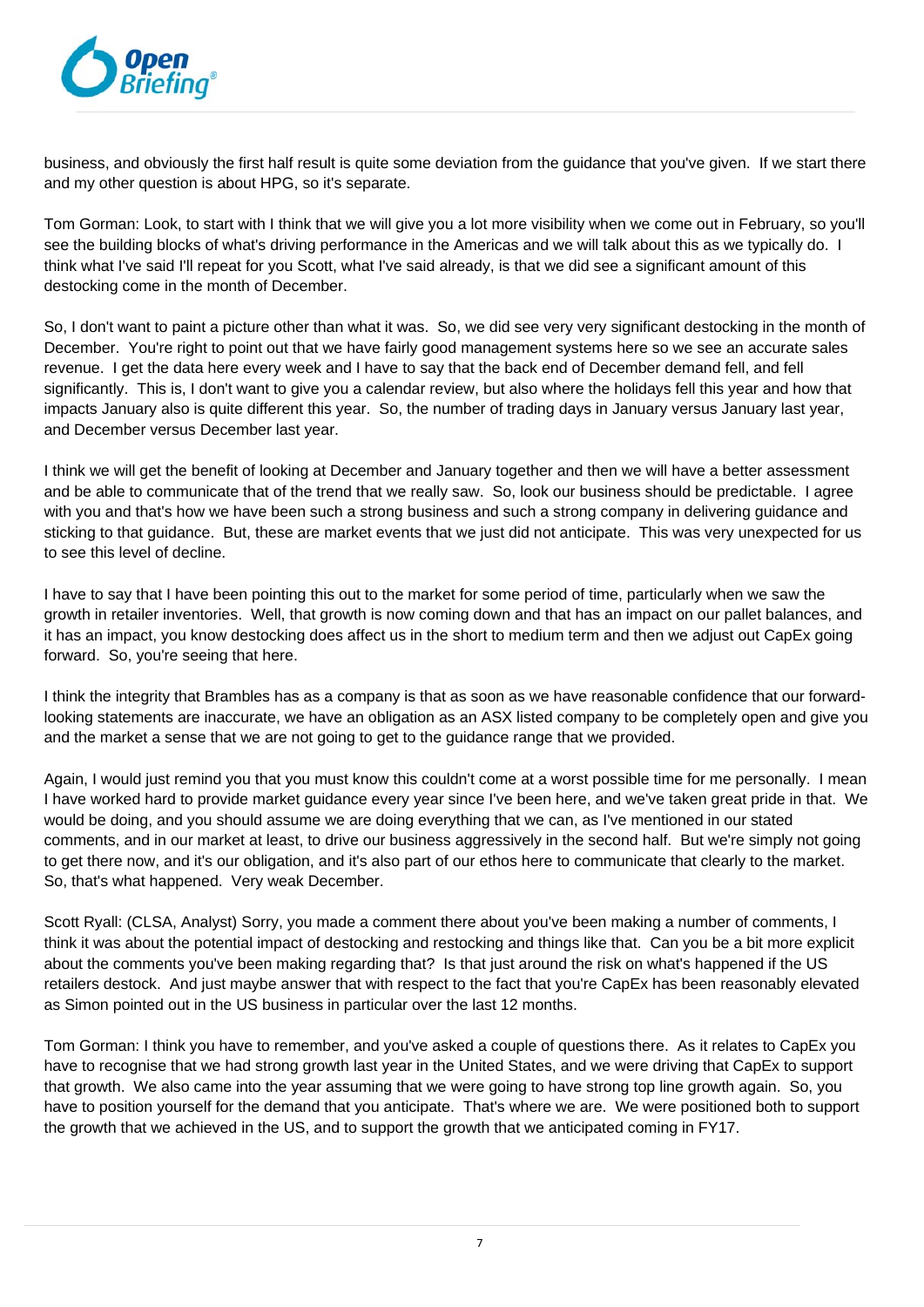

Two things happened. That growth has been deferred. We've not won the business yet. At the same time, we've seen a destocking from the retailers. You put those two together and you're in a position where our stock levels are a bit above where we expected them to be and that drives some costs in the period. So, that's exactly what we believe has happened in December.

Now, you're second question about what I've been communicating to. Look, all of our stuff in online. You can see all of the documents. We've actually shared with the market a number of slides that show the growth in retail inventories in the United States. We actually have a slide where we just depose that growth with our own plant stock. What I said in the meetings that we've had and in the presentations, is that as we see that growth in retail stocks, one of three things is going to happen. It's either growth that will really deliver higher organic demand going forward. It's either growth that the retailers want to hold higher stocks to deliver better service levels. Meaning that they have the SKU that you want on the shelf. Or third, it's a false start. I don't want to draw a conclusion as to which one of those three it is. But what I can tell you is those retail inventories are now coming down. We have to deal with that in terms of pallets being returned to us.

Scott Ryall: (CLSA, Analyst) Alright. No fun. Then the last question I had in HPG. You've made a comment around the fact that due to its recent financial performance and impairment review of our investment in HFG is underway. Is that referring primarily to the deferred consideration that you booked at the time of the deal being done just prior to the full year result last year? Or is it in the sense that perhaps, and I think that much of your receipt of the third consideration was going to come with a refinancing [of that business] at appropriate market condition. Maybe you can give a comment around the likelihood of that refinancing in the next 12 months I'd say.

Tom Gorman: I can answer a number of those questions. First, just for the benefit of everyone else I know what you're referring to, but it's HFG. Hoover Ferguson Group. Not HPG. So, in case there are others that don't have your level of knowledge of the business, I don't want to mislead anyone. What we're actually saying here, and I think everyone understands that we equity account for HFG now. Where we show it on the balance sheet and income statement, we're actually taking the performance of the business on in an after-tax basis. That's how we account for it.

The assessment that we're doing, frankly is an assessment that we do for all of our businesses. There's nothing unique here in HFG versus any other business that we look at. When we come to each half year, we look at our businesses to make sure that the carrying value that we have for the business is in fact appropriate. When it isn't, or it is, we make a move and we step up to address that.

We've done that for all of our businesses. We continue to do it for IFCO, even though that acquisition is now some almost six years behind us. We did it for the aerospace business. We do it for the containers business, and we do it for the HFG joint venture. So, there's nothing different there. The reason that we chose to just clarify that we're doing it here, is because the nature question is, you've now seen a small loss in the half, what does that mean for the balance of the business? So, we will complete that analysis in the coming months and then as appropriate we'll communicate that to the market.

Scott Ryall: (CLSA, Analyst) Okay. Can you just remind me with respect to the holding value? Because for this one you've said there is an impairment review investment due to its recent financial performance. Can you just remind us, and sorry I'm not in front of my screen as I'm offshore, so the third consideration was a big part of that? Is it mostly around in your mind the potential for deferred consideration to be even more deferred? Or is it the more to do with the equity investment account outside of that [unclear] consideration please.

Tom Gorman: Scott, we'll go through all that detail as appropriate in February. I can tell you that the overall carrying value for us is circa \$350 million. That's a combination of the equity that we hold, plus the deferred consideration. So, what we're really looking at is, what is the assessed value of the business versus what we hold on our balance sheet [assets]. It's almost that simple, but we'll go through that detail in February.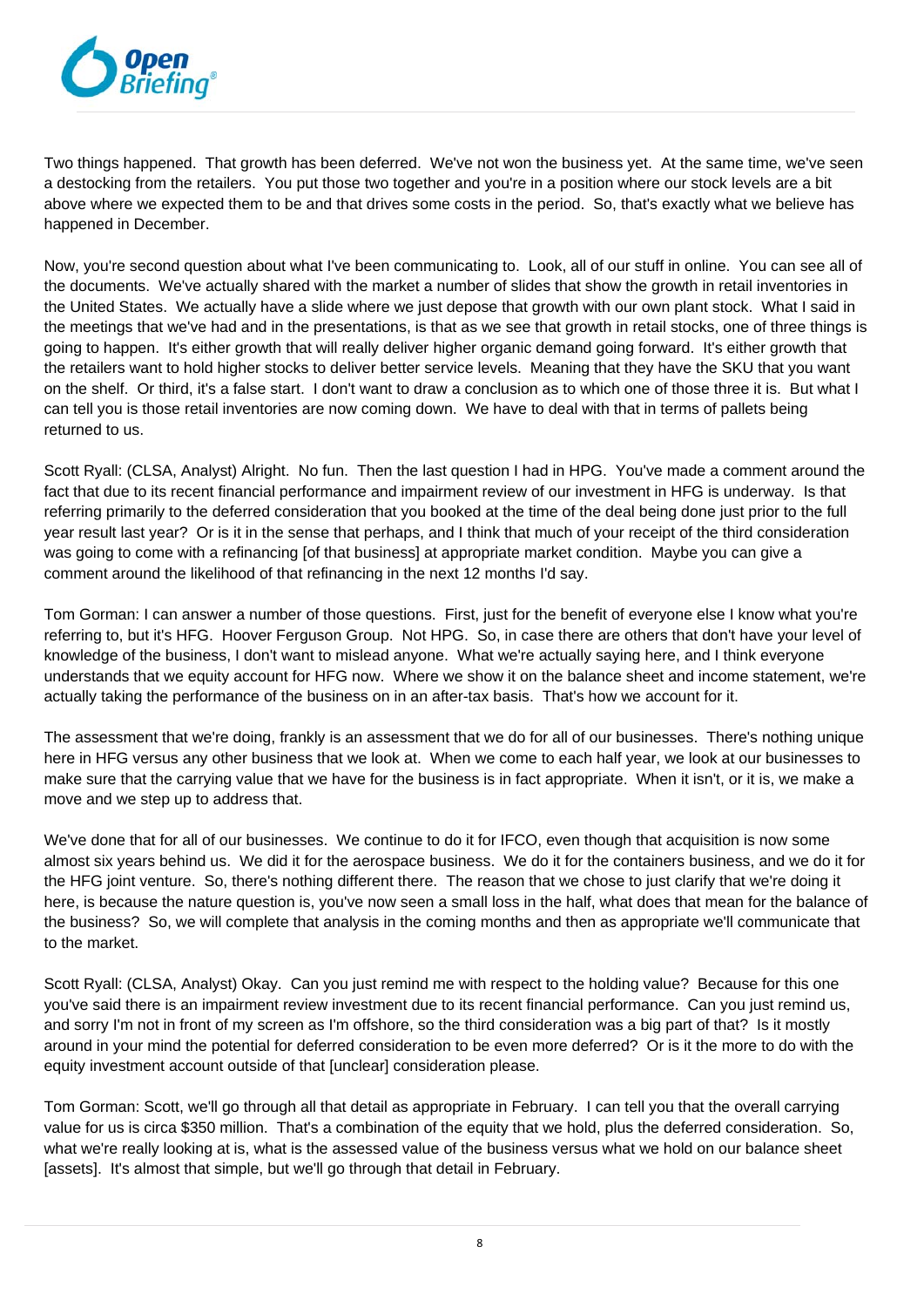

Look, I think again, just to reiterate, when we call out that a business didn't perform in line with our expectations, particularly because the HFG venture is brand new, I have to say you have to remember that this business only came together you know CCC and Ferguson only came together with Hoover a short number of months ago. There's a lot of synergies and actions that they're working on and not all of them have really been initiated yet. We want to make sure that we're doing a proper assessment and then accurately reflecting our investment in that joint venture which we will do.

The reason we called it out is because it was a small loss in the period and it does affect the overall performance of the business. We just wanted to make sure that nobody thought we wouldn't be doing that work. Perhaps we've over emphasised a bit, but again it was in a desire to be clear and transparent.

Scott Ryall: (CLSA, Analyst) No, no, your [unclear] generally is pretty transparent. Can you just confirm though, do you see that there is a potential or a likelihood that you would have to contribute further cash to that joint venture? Or do you see it as self-funding?

Tom Gorman: Look I think now, Scott, you're drawing long long, you're drawing a very long bow here on a business that's a relatively tiny percentage of our total portfolio, and it's always gotten a lot of visibility since the acquisition of Ferguson. We understand and respect that. But, we'll come to that and we'll talk about that in due course in February.

Scott Ryall: (CLSA, Analyst) So, that's a no comment. You didn't answer my question sorry. That's all.

Tom Gorman: Look, why don't we play it back when we're done. But what I said is, you're drawing a very long bow, and we're not going to get into that at this point in this discussion today until we complete the analysis. There's a fair bit of analysis that's underway. I wouldn't be doing a service to you and your readers, and I would not be doing a service to the market to make a comment recognising that the data is still preliminary and the numbers that we have, have not yet even completed. We haven't done the audit close.

We're giving you early warning and in an effort to be transparent here, I think you're digging into a set of questions which we will answer in due course, but we have to do our work and you have to give us the time and respect to discipline that we're putting forward here.

Scott Ryall: (CLSA, Analyst) Okay. Sure. Thank you.

Operator: Your next question comes from the line of Cameron McDonald from Deutsche Bank. Please ask your question.

Cameron McDonald: (Deutsche Bank, Analyst) Morning Tom. Just quick question. Just given your comments about the speed at which the destocking has occurred, do you think there's been some one-off impacts? What sort of impact do you put down as something like the election occurring? Or is any of the conversations you're having with the customer now that we've got clarity around, you know one way or another we've got clarity around the political environment in the US that they will now re-examine and implement some of those plans.

Tom Gorman: You know Cameron, that's a very interesting question and it's one, as you can imagine, that we get pretty frequently given the radical shift in the direction of the United States from the Obama administration to Trump. I think that what I can tell you we are seeing thus far and we do want to do a lot more work and look at the January trading. It sounds like that we're making a case here that you should look at two months rather than one, and in some way we are because of the timing of the holiday. But also, the data that we have through the third quarter in the US did show a fairly significant job in non-durable consumption.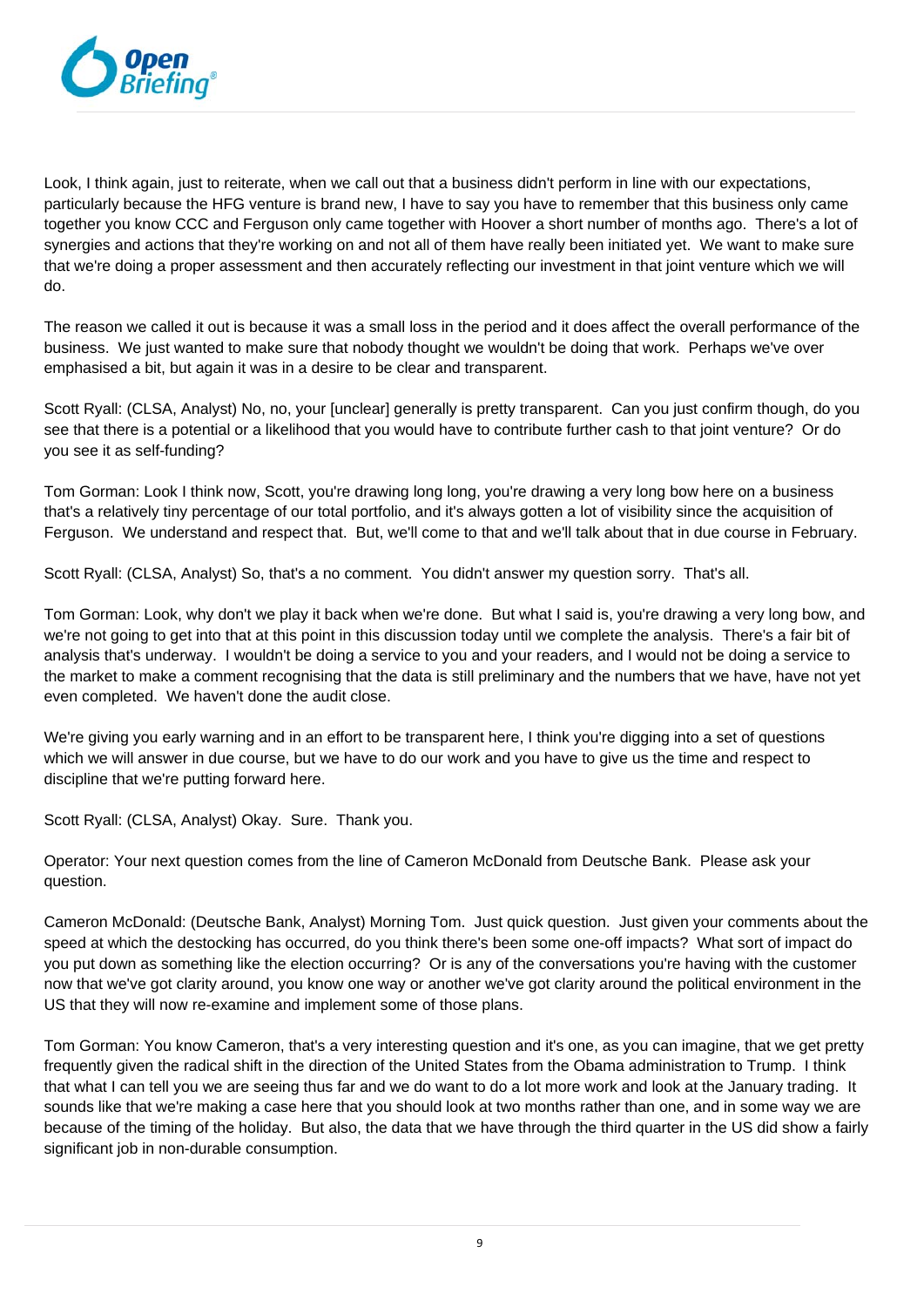

As you know, kind of how our business works, we stock the shelves. That's the way our business works. We stock 30, to 60, to 90 days in advance. That stuff all gets sold through at some point right. It gets sold through. But then the follow-on demand to that gives you an indication of where is overall demand increasing or decreasing. What we can say is that we are seeing the effects of destocking. Our customers are sending pallets back to us. So, they're reducing their inventory. That did happen, as I said, in an exacerbated way towards the end of the December. So, that definitely is happening.

What's the driver of that, and whether it's a sign of confidence or lack of confidence in the US and the new administration I think it would be very difficult for me to call from here. I think it would be dangerous to pin it to that anyway. What we would rather do is stick to the facts and talk to you about what we're seeing from our customers. What's really happening in the categories that we support in the US, and what's happening specifically with our customers. Then we combine that with the government data, the official data on demand, and then I think the picture will become a lot clearer.

I think we'll be in a better spot to talk to you in February. We'll get the benefit both of the external market data, as well as additional conversations with our customers, and also seeing our customers. For most of them it will be their fourth quarter data that we'll be seeing in the US.

Cameron McDonald: (Deutsche Bank, Analyst) Thanks.

Operator: Once again, if you wish to ask a question, please press star one on your telephone and wait for your name to be announced. Our next question comes from the line of Owen Birrell from Goldman Sachs. Please ask your question.

Owen Birrell: (Goldman Sachs, Analyst) Hi Tom. You've obviously just spent a lot of time talking about the North American business. I just want to just finish off on the X North American business. I mean you mentioned that sales growth in all segments was positive and the earnings growth was positive as well. Can I just get a sense of whether that level of growth, because we always expect some of those regions to be stronger than the North American region? Can I just get a sense of whether that growth was in line with what you guys were expecting for the quarter? Or has that also had an element of weakness versus your previous expectations?

Tom Gorman: Look Owen, thanks very much for joining the call. Again, we're still with preliminary and unaudited information here, but broadly speaking the areas that we would expect to see growth, the RPC business, the containers business, XHFG. Emerging markets. We'll talk in a lot more detail about all of those come February. But broadly speaking they were in line with our expectations in the half.

Owen Birrell: (Goldman Sachs, Analyst) Okay. Thanks.

Tom Gorman: Look, I'll just reiterate what we said. We also did deliver growth in every operating segment that we had, and we delivered profit growth except for the North American business. The foundation of the business remains very very strong, and when we come to February I think you'll see that there are a number of pockets of continuing excellence in the company and there's some challenge in the North American business. That's really the summary of this.

Operator: Once again ladies and gentlemen, if you do wish to ask a question, please press star one on your telephone and wait for your name to be announced. Our next question comes from the line of Simon Evans from Financial Review. Please ask your question.

Simon Evans: (Financial Review, Analyst) Tom, you sort of touched on it just before, but in the longer term if the Trump administration carries through with its promises of a much more protectionist economy, what does that do over time to Brambles?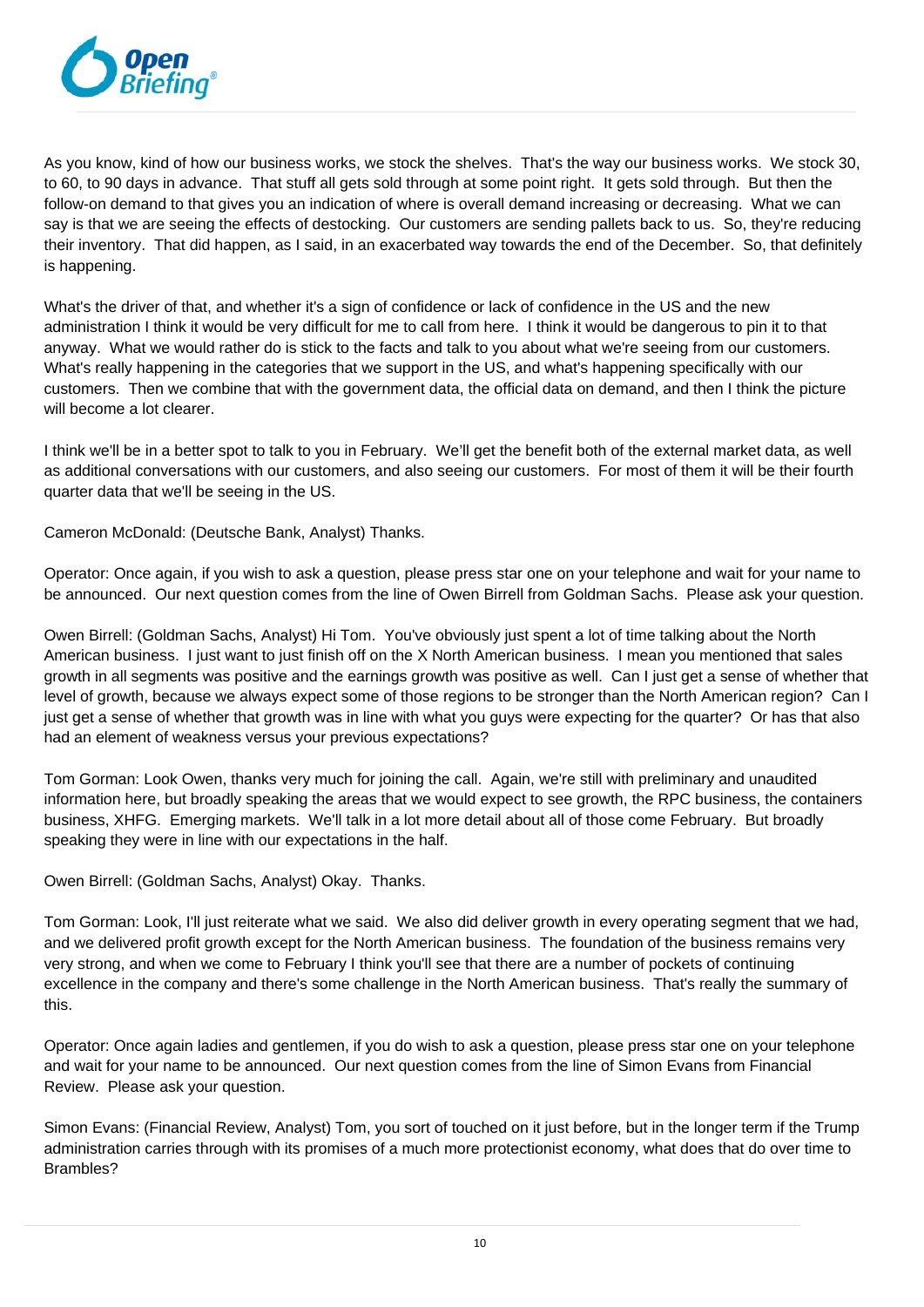

Tom Gorman: Simon, I think that that's probably, given the context of this call, that's probably not a conversation that I'd get engaged with you now. I think when we publish our full year results, and you see kind of the mix of our business, and the percentage of our business that's domestic versus import, I think frankly you can probably draw some conclusions from that. But, at this point in time this is really just a brief market update really focussing on our inability to deliver our commitment for the full year.

Simon Evans: (Financial Review, Analyst) You said it couldn't come at a worse time for your personally. Without dumbing it down too much, there you're referring to the fact that you're out the door at the end of February.

Tom Gorman: Yeah, look I shouldn't have said that to be blunt. This is not about me, it's about Brambles, and this is a great company. It is a much stronger company than it was seven and a half years ago, and it's going to be a much stronger company long after I'm gone. I'm personally gutted because I know that many of the guys on the phone have been working with me for a long period of time, and I never say something that we don't believe we can deliver. That's the personal, look I'm embarrassed. You can write that. I think that these guys have been close to the market for a long period of time and we put a lot of effort behind the market guidance that we give, and we are committed to it. Look, walking away from something that we thought we could deliver is embarrassing. That's really what I was referring to Simon.

Simon Evans: (Financial Review, Analyst) Thank you.

Operator: Your next question comes from the line of Sondal Bensan from BT. Please ask your question.

Sondal Bensan: (BT Investment Management, Analyst) Tom, just firstly you made some comments about the business excluding the Americas growing revenue and profit. Would you say that those businesses continue to perform consistent with the guidance that was out there, i.e., the high single digit growth? Or has that growth come down there as well, but they are still growing?

Tom Gorman: Sondal, thanks for joining the call. What I will say is that we will in fact cover that in a lot more granularity once the numbers are audited and the books have been closed, and we go through the audit committee and then we can share this stuff as we do every February. I think you'll get a chance to see that there. What I did say is that the rest of the businesses are broadly in line with expectations.

Sondal Bensan: (BT Investment Management, Analyst) Just on the Americas then specifically, you mentioned that from what you're saying it sounds like the destock has occurred most likely in the last couple of weeks of December. I mean the costs you incur when the destock occurs, and it's obviously not on the same day, I mean have all the costs of that destocking occurred in this half? Or is there a flow through that's yet to come through from that destock and given how late this seems to have occurred?

Tom Gorman: Really, I guess the best way to say it, it really accelerated in December and then peaked towards the back end of December. Without getting into the specifics of the cost buckets, I will say, and what I said earlier, I think that particularly, Sondal, you would know our business quite well, that when the assets come back we repair them when we see them. So, in that period you get the plant costs of repairing our stock. So, we have finished stock in inventory.

Once the demand comes back in the following months, you then send that stock out and what happens is you get the revenue in that period, and not the cost associated with moving that asset. That definitely is something that works its way through the system over time.

But the likely things that you don't get back is that when these assets come back, they don't always come back in the market, in the region where you want them, so there's a bit of transportation cost as we're moving assets around for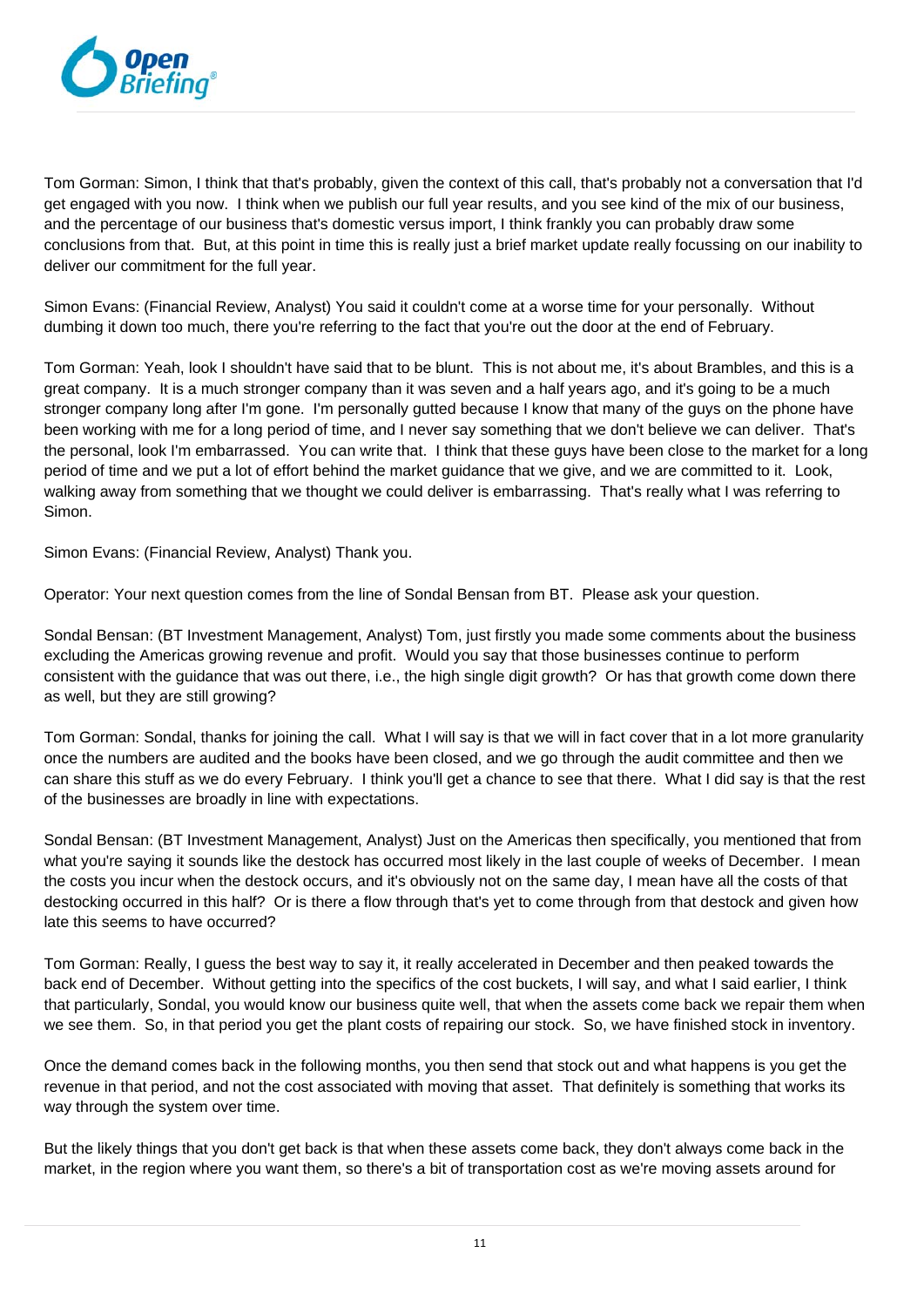

certain. Then the last bit is that there's a little bit of storage cost as well. Your balances are a bit above expectation, that means then that your storage costs are slightly higher than expectation.

Again, we'll got through that in the appropriate buckets, but some of it does work itself through in the future, but some of it does not. I mentioned that previously for one of the callers, is that that's really what the driver is in terms of our profit guidance. We're not going to recapture some of those costs that have been spent in the back end of the first half.

Sondal Bensan: (BT Investment Management, Analyst) Thanks. Just on that related destocking, I mean most retailers particularly in FMCG, I mean they're usually working off inventory days of 15 to 18 days. The ones in the US are a bit better than that. It seems unusual that destocking could last for more than two to three weeks given that you're really getting into a full grocery inventory cycle of inventory at wholesale within a supermarket retailer. I mean for it to be so abrupt that decline, I mean the retailer would have to be running inventory days of probably a week or so which you wouldn't be able to run a business on.

I'm just interested in your thoughts as to where you think retail inventory days, sales ratios are going in December. I mean obviously every December period there's a run down in inventory post-Christmas, and that happens every year, and there's a bit of a lead up prior to Christmas. I mean has anyone in the company got their head around what's actually happening to retail supply chains for this to occur?

Tom Gorman: Yeah, I think that's the benefit of us being able to have the appropriate amount of time here through January to really look at the trading patterns. As I said the trading days are quite different in December versus the prior year and quite different in January of this year versus January of 2016. So, we do want to take our time, Sondal, to really assess that and try to give the market our best assessment of really what are the physicals that are driving our performance today.

Your comment on where stocks are, however, I would just again point out the data that we have been sharing with the market, we have seen an increase in retailer inventories. It's been very clear to us and we shared that information with the market in prior releases. It is correct I think that now we have seen a bit of that coming back down. I have to say that it's not yet at the levels that we would have seen in terms of days' coverage back in 2012 and the like. But there has been a steady increase in growing retailer inventories really accelerating from the middle of the 2015 calendar year and growing as we pointed out in this data really through the early to mid-part of 2016.

In any one month you can get some aberrations, Sondal. What we're really trying to look at is trend data, and we'll share these data with you and then try to draw some conclusions from that, but also have the benefit of customer insights as well.

Sondal Bensan: (BT Investment Management, Analyst) Okay, great. I've just got one last one quickly. The point you made about the impact on new business wins or conversions, and the procurement agents that a lot of those potential customers are now using. I mean is that something that's changed in recent times in terms of potential customers using these procurement advisors and agents? I mean personally I would have thought if that was the case given the value proposition cooling brings that if anything it would aid your new sales and new business wins and conversions rather than hinder it.

Tom Gorman: Yeah, and I don't think you should draw the conclusion that either it aids or hinders. I don't think that's the conclusion. What I communicated was that it takes more time. So it stretches out the process and the level of analytical rigour might be slightly higher than it would have normally been. So look we have experience doing this on our own end. So I know that when we work with these types of procurement agents the level of analysis is increased. Then - so I wouldn't draw a conclusion that it either helps or hurts us. All I was really referring to was that anecdotally this could be one of the reasons for the delay in conversion.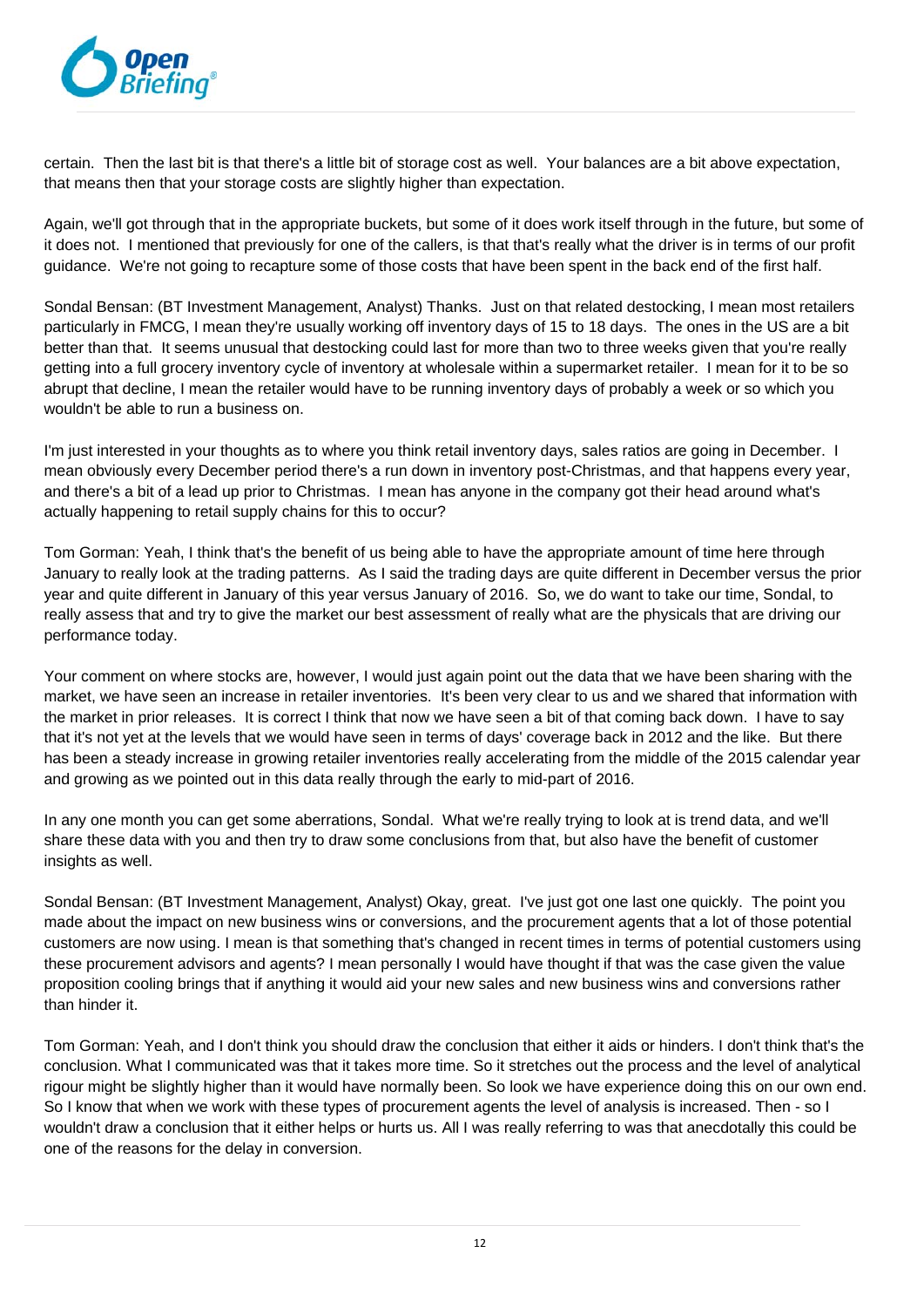

Sondal Bensan: (BT Investment Management, Analyst) Right, but it's something that you've only seen recently. Has it changed?

Tom Gorman: No, look I think when we were looking at what are the potential drivers of the deferral, there are a number of potential drivers. I've alluded to two - whitewood prices as well as this. But no I wouldn't draw too much of a conclusion other than, look it's market feedback that we're working with customers now that are using these agents a bit more than the customers that we've won in the past. You have to remember I mean in the US business we had very strong growth in FY16 so we built - we grew the business quite nicely in FY16. We came into the year fairly confident that we would continue that level of conversion. It's just been delayed beyond our initial expectations.

Sondal Bensan: (BT Investment Management, Analyst) Okay, thanks Tom. Sorry Tom - that was the last one but just quickly I know you've given specifics on earnings and the impact to earnings and your guidance for this half. Other than the specific earnings impact to this guidance, are there any other cash flow impacts that would impact the cash flow over and above the straight earnings differential to guidance?

Tom Gorman: No, look I think again we still have unaudited numbers. So you'll see our cash flows in February. The only conversation that people have raised is in terms of CapEx movements when demand is below expectation. But you'll see that all flow through on 20 February, 2017.

Sondal Bensan: (BT Investment Management, Analyst) Alright, great. Thanks Tom.

Tom Gorman: Thank you.

Operator: Just a reminder ladies and gentlemen that if you would like to ask a question please press star one on your telephone and wait for your name to be announced. Our next question comes from the line of Owen Birrell from Goldman Sachs. Please ask your question.

Owen Birrell: (Goldman Sachs, Analyst) Sorry Tom Just one final question around the CapEx. Now that you've got a surplus of stock sitting there waiting to go out, how quickly can you respond with your maintenance CapEx spend over this coming quarter?

Tom Gorman: Yeah so look we can respond relatively quickly. The only caution that I would just put - well two things one, to reiterate that we are not required to deliver new pallets to anyone. We got off of that several years ago so the flexibility is much improved in the business in the US. The only caution that I would put is that we also anticipate the conversion of these customers that have not yet converted. So you have to be in a position where you have the stock levels to win that business. At the point in time that we get a decision either positive or negative we then address that. So at the moment we are holding some stock in anticipation of those wins. That's the only caution that I would put on this at the moment. But we can respond very quickly. The business is fairly flexible, clearly flexible within 30 to 60 days.

Owen Birrell: (Goldman Sachs, Analyst) So it's fair to say that the cash outflow for new pallets or replacement pallets for the next quarter at least should be pretty low.

Tom Gorman: Look I think that what you - look rather than answer that specifically let me help you in terms of a little bit of understanding how our business works. We spend CapEx - we'll go through this in February - we talk about growth CapEx and maintenance CapEx. Maintenance CapEx is primarily the capital expenditure we have for replacement pallets, either those that leave the system, i.e., those that are lost. There's a portion of our pallets that come back every year that are beyond economic repair, a relatively small portion. So that's what we refer to as maintenance CapEx. The other level is growth CapEx. Now all of that gets weighed against what we believe our control ratio is going forward. That is how well we control the business.